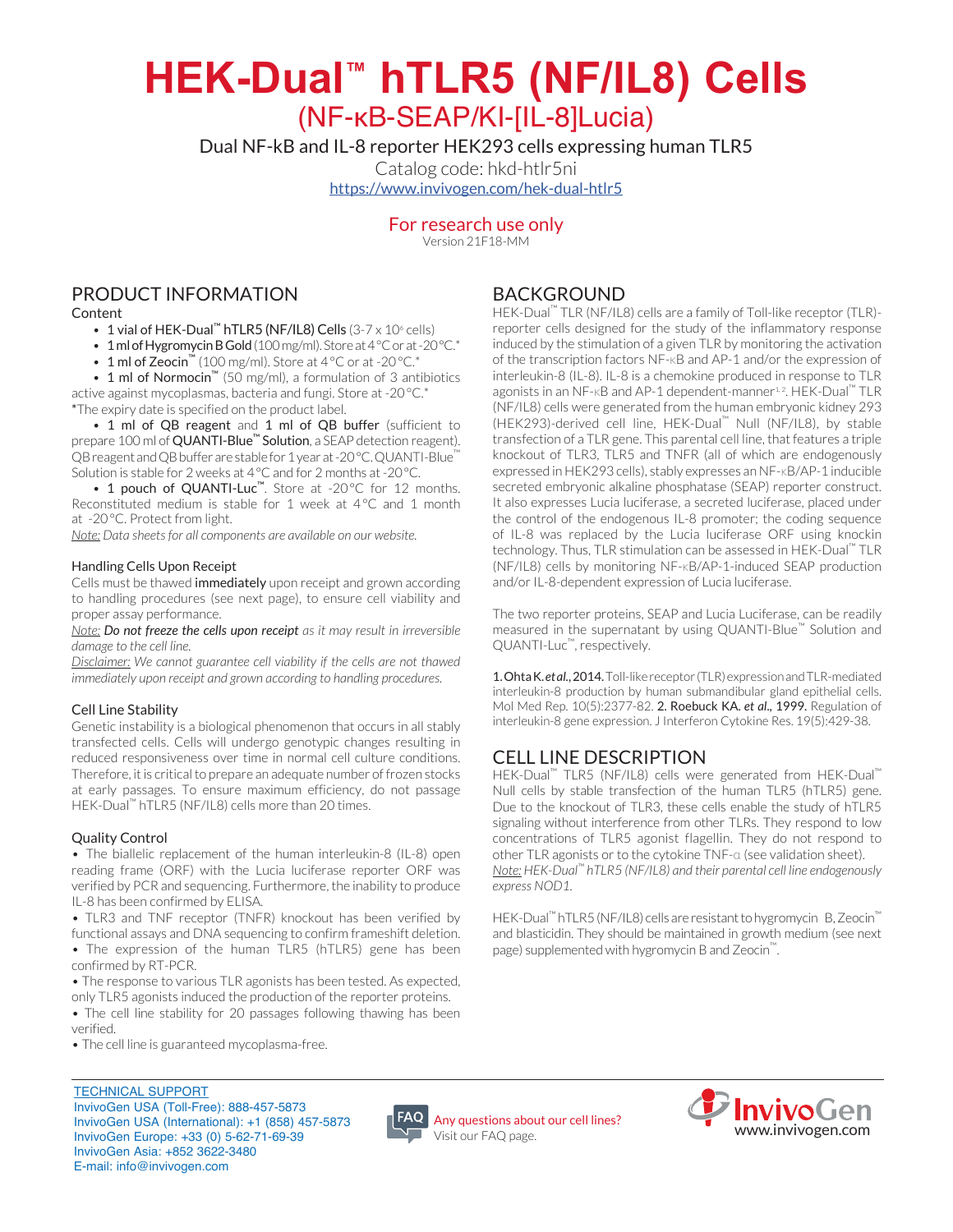## SAFFTY CONSIDERATIONS

#### **Biosafety Level 2**

HEK-Dual<sup>™</sup> hTLR5 (NF/IL8) cells were derived from HEK293 cells (transformed with adenovirus 5 DNA) and thus may require Biosafety Level 2. The biosafety level varies by country. In the United States, HEK293 cell lines are designated Biosafety Level 2 according to the Center for Disease Control and Prevention (CDC). In Germany, HEK293 cell lines are designated Biosafety Level 1 according to the Central Committee of Biological Safety, Zentrale Kommission für die Biologische Sicherheit (ZKBS). Please check with your country's regulatory authority regarding the use of these cells.

## HANDLING PROCEDURES

#### Required Cell Culture Medium

• Growth Medium: DMEM, 4.5 g/l glucose, 2 mM L-glutamine, 10% (v/v) heat-inactivated fetal bovine serum (FBS; 30 min at 56 $^{\circ}$ C),  $100 \,\mu$ g/ml Normocin<sup>™</sup>, Pen-Strep (100 U/ml-100 μg/ml)

• Freezing Medium: DMEM, 20% (v/v) FBS, 10% (v/v) DMSO

• Test Medium: DMEM 4.5  $g/|g|$ ucose, 2 mM L-glutamine, 10%  $(v/v)$ heat-inactivated FBS, Pen-Strep (100 U/ml-100 µg/ml) without Hygromycin B Gold, Normocin<sup>™</sup> and Zeocin<sup>™</sup>

#### Required Selective Antibiotics

Hygromycin B Gold and Zeocin"

#### **Initial Culture Procedure**

The first propagation of cells should be for generating stocks for future use. This ensures the stability and performance of the cells for subsequent experiments.

1. Thaw the vial by gentle agitation in a 37  $^{\circ}$ C water bath. To reduce the possibility of contamination, keep the O-ring and cap out of the water. Thawing should be rapid.

2. Remove the vial from the water bath as soon as the contents are thawed, and decontaminate by dipping in or spraying with  $70\%$  (v/v) .ethanol

*Note:* All steps from this point should be carried out under strict aseptic *.conditions*

3. Transfer cells into a larger vial containing 15 ml of pre-warmed growth medium. Do not add selective antibiotics until the cells have been passaged twice.

4. Centrifuge vial at  $300 \times g$  (RCF) for 5 minutes.

5. Remove supernatant containing the cryoprotective agent and resuspend cells with 1 ml of growth medium without selective .antibiotics

6. Transfer the vial contents to a  $25 \text{ cm}^2$  tissue culture flask containing 5 ml of growth medium without selective antibiotics.

7. Place the flask containing cells at  $37^{\circ}$ C in 5% CO2.

#### **Frozen Stock Preparation**

1. Resuspend cells at a density of  $5-7 \times 10^6$  cells/ml in freezing medium freshly prepared with cold growth medium.

*Note: A T-75 culture flask typically yields enough cells for preparing 3-4 frozen* vials.

2. Dispense 1 ml of the cell suspension into cryogenic vials.

3. Place vials in a freezing container and store at -80 °C overnight.

4. Transfer vials to liquid nitrogen for long term storage.

*Note: If properly stored, cells should remain stable for years.* 

#### Cell Maintenance

1. After cells have recovered (after at least one passage), subculture the cells in growth medium supplemented with  $100$  µg/ml of Hygromycin B Gold and 50 µg/ml of Zeocin<sup>™</sup>.

2. Renew growth medium twice a week. Cells should be passaged when a 70-80% confluency is reached, detach the cells in the presence of PBS by tapping the flask or by using a cell scraper. Do not let the cells grow to 100% confluency.

*Note:* The response of HEK-Dual<sup>™</sup> hTLR5 cells can be altered by the action of *trypsin. Do not use trypsin to detach HEK-Dual™ hTLR5 cells.* 

#### Induction of HEK-Dual<sup>™</sup> hTLR5 (NF/IL8) Cells Day 1:

1. Add 20 µl of each sample per well of a flat-bottom 96-well plate.

2. Add 20 µl of a positive control such as FLA-ST (flagellin from Salmonella typhimurium) at 100 ng/ml in one well.

3. Add 20 µl of a negative control such as sterile, endotoxin-free water in another well.

4. Prepare a cell suspension of HEK-Dual<sup>™</sup> hTLR5 (NF/IL8) cells at  $\sim$  280,000 cells per ml in freshly prepared, pre-warmed test .medium

5. Add 180 µl of cell suspension ( $\sim$  50,000 cells) per well.

6. Incubate the plate at  $37^{\circ}$ C in a CO<sub>2</sub> incubator for 20-24 h.

#### Detection of the NF-κB response using QUANTI-Blue™ Solution Day 2:

1. Prepare QUANTI-Blue<sup>™</sup> Solution following the instructions on the enclosed technical data sheet (TDS).

2. Add 180 µl of resuspended QUANTI-Blue<sup>™</sup> Solution per well of a flat-bottom 96-well plate.

3. Add 20 µL of induced HFK-Dual<sup>™</sup> hTLR5 (NF/IL8) cell culture supernatant.

4. Incubate the plate at  $37^{\circ}$ C incubator for 1-3 h.

5. Determine SEAP levels using a spectrophotometer at 620-655 nm.

#### Detection of the IL-8 response using QUANTI-Luc<sup>™</sup>

Below is a protocol for end-point readings using a luminometer, this protocol can be adapted for use with kinetic measurements. Day 2:

1. Prepare QUANTI-Luc<sup>™</sup> following the instructions on the enclosed TDS. 2. Pipet 10 µl of HEK-Dual<sup>™</sup> hTLR5 (NF/IL8) cell culture supernatant per well in a 96-well white (opaque) or black plate, or a luminometer tube. 3. Add 50 µl of QUANTI-Luc™ per well.

4. Proceed immediately with the measurement.

# USE RESTRICTIONS

#### These cells are distributed for research purposes only.

This product is covered by a Limited Use License. By use of this product, the buyer agrees to the terms and conditions of all applicable Limited Use Label Licenses. For non-research use, such as screening, quality control or clinical development, contact info@invivogen.com.

# RELATED PRODUCTS

| Product               | <b>Description</b>      | Cat. Code  |
|-----------------------|-------------------------|------------|
| FLA-ST                | TLR5 ligand             | tlrl-stfla |
| HEK-Dual™ Null Cells  | Parental cells          | hkd-null   |
| Hygromycin B Gold     | Selection antibiotic    | ant-hg-1   |
| QUANTI-Blue™ Solution | SEAP detection reagent  | rep-gbs    |
| QUANTI-Luc™           | Lucia detection reagent | $rep-qlc1$ |
| RecFLA-ST             | TLR5 ligand             | tlrl-flic  |
| Zeocin™               | Selection antibiotic    | ant-zn-1   |



**TECHNICAL SUPPORT** InvivoGen USA (Toll-Free): 888-457-5873 InvivoGen USA (International): +1 (858) 457-5873 InvivoGen Europe: +33 (0) 5-62-71-69-39 InvivoGen Asia: +852 3622-3480 E-mail: info@invivogen.com



Any questions about our cell lines? Visit our FAQ page.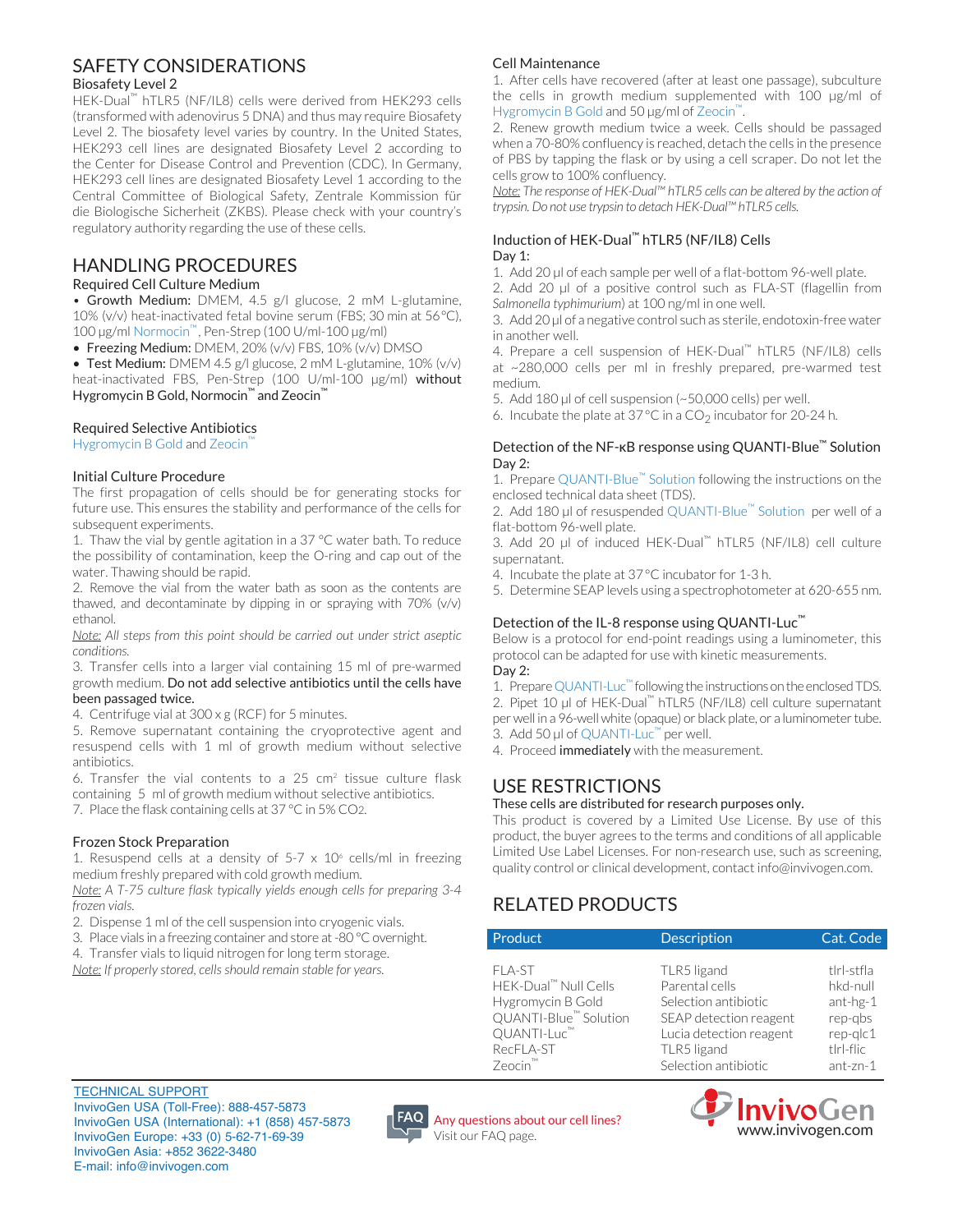# **QUANTI-Blue™ Solution**

Medium for detection and quantification of alkaline phosphatase in standard and HTS assays

Catalog code: rep-qbs, rep-qbs2, rep-qbs3

https://www.invivogen.com/quanti-blue

# For research use only

Version 20C16-MM

# PRODUCT INFORMATION

Contents: QUANTI-Blue<sup>™</sup> Solution is available in three pack sizes

• rep-qbs:  $5 \times 1$  ml of QB reagent and  $5 \times 1$  ml QB buffer, sufficient to prepare QUANTI-Blue<sup>™</sup> Solution for 25 x 96-well plates (500 ml using the standard procedure) or  $20 \times 1536$ -well plates (85 ml using the HTS screening procedure).

• rep-qbs2:  $10 \times 1$  ml of QB reagent and  $10 \times 1$  ml QB buffer, sufficient to prepare QUANTI-Blue<sup>™</sup> Solution for 50 x 96-well plates (1 L using the standard procedure) or  $40 \times 1536$ -well plates (170 ml using the HTS screening procedure).

• rep-qbs3:  $1 \times 20$  ml bottle of QB reagent and  $1 \times 20$  ml bottle of QB buffer, sufficient to prepare QUANTI-Blue<sup>™</sup> Solution for  $100 \times 96$ -well plates (2 L using the standard procedure) or 80 x 1536-well plates (340 ml using the HTS screening procedure). Required Material (not provided)

#### • Sterile water

• Sterile screw cap tube, glass bottle or flask

#### Storage and stability

• Product is shipped at room temperature. Upon receipt, store QB reagent and QB buffer at -20°C. Product is stable for 1 year at -20°C when properly stored.

• The 20 ml bottles of QB reagent and QB buffer are designed for single use. If required, individual aliquots of QB reagent and QB buffer can be prepared upon receipt or following a single freeze-thaw cycle. Store aliquots at -20°C. Avoid repeated freeze-thaw cycles.

*Note: During storage, a precipitate may form in the 20 ml bottle of QB reagent. If this occurs, vortex the product until the precipitate disappears.* The formation of a precipitate does not affect the activity of the product.

• Reconstituted QUANTI-Blue<sup>™</sup> Solution is stable for 2 weeks at 2-8 °C and for 2 months at -20°C. Protect QUANTI-Blue™ from light.

#### Quality Control

Each lot is thoroughly tested to ensure the absence of lot-to-lot variation. • Physicochemical characterization (including pH, solubility).

• Functional assays using alkaline phosphatase or SEAP-expressing reporter cells.

# **DESCRIPTION**

QUANTI-Blue<sup>™</sup> is a colorimetric enzyme assay developed to determine any alkaline phosphatase activity (AP) in a biological sample, such as supernatants of cell cultures. QUANTI-Blue<sup>™</sup> Solution changes from pink to a purple-blue color in the presence of AP. Secreted embryonic alkaline phosphatase (SEAP) is a widely used reporter gene. It is a truncated form of placental alkaline phosphatase, a glycosylphosphatidylinositol (GPI)anchored protein. SEAP is secreted into the cell culture supernatant and therefore offers many advantages over intracellular reporters.

QUANTI-Blue<sup>™</sup> is highly sensitive for quantitative measurement. It has a higher saturation threshold than with pNPP (p-nitrophenyl phosphate) resulting in more significant differences between no, low or high AP activity. Another advantage of QUANTI-Blue™ is that it can determine secreted AP activity without disturbing cells, thus allowing the repeated sampling of cell cultures for kinetic studies.

# TECHNICAL SUPPORT

InvivoGen USA (Toll-Free): 888-457-5873 InvivoGen USA (International): +1 (858) 457-5873 InvivoGen Europe: +33 (0) 5-62-71-69-39 InvivoGen Asia: +852 3622-3480 E-mail: info@invivogen.com

# **METHODS**

QUANTI-Blue™ Solution has been optimized for use in 96-well plates (standard procedure) and in 1536-well plates (high throughput screening procedure).

#### A. Standard procedure



#### Figure 1. Standard procedure using QUANTI-Blue™ Solution.

The following protocol refers to the use of 96-well plates. Ensure OB reagent and QB buffer are completely thawed before use. *Note:* For fast thawing, QB reagent and QB buffer can be placed at 37°C *for 2 minutes. Ensure heating at 37°C does not exceed 5 minutes.* 

1. In a sterile bottle or flask, prepare QUANTI-Blue™ Solution by adding: a. 1 ml of QB reagent and 1 ml of QB buffer to 98 ml of sterile water.

b. 20 ml of QB reagent and 20 ml of QB buffer to 1960 ml of sterile water.

2. Mix by vortexing and incubate at room temperature for 10 min before use

3. Use QUANTI-Blue<sup>™</sup> Solution immediately or store at 2-8°C or -20°C.

4. Dispense 180 μl of QUANTI-Blue<sup>™</sup> Solution per well into a flat-bottom 96-well plate.

5. Add 20 µl of the sample (supernatant of SEAP-expressing cells) or negative control (cell culture medium).

6. Incubate at  $37^{\circ}$ C for 15 min to 6 h.

7. Measure optical density (OD) at 620-655 nm using a microplate reader. *Note: If the negative control turns purple/blue, it means the fetal bovine* serum (FBS) contains alkaline phosphatase. We recommend heating FBS *at* 56 °C for 30 min to inactivate the alkaline phosphatase activity.

#### For different cell culture plate formats, please refer to the table below:

|                     | 96-well plate | 24-well plate | 12-well plate |
|---------------------|---------------|---------------|---------------|
| <b>QUANTI-Blue™</b> | 180 ul        | 450 ul        | 900 ul        |
| Supernatant         | 20 ul         | 50 ul         | $100$ µ       |

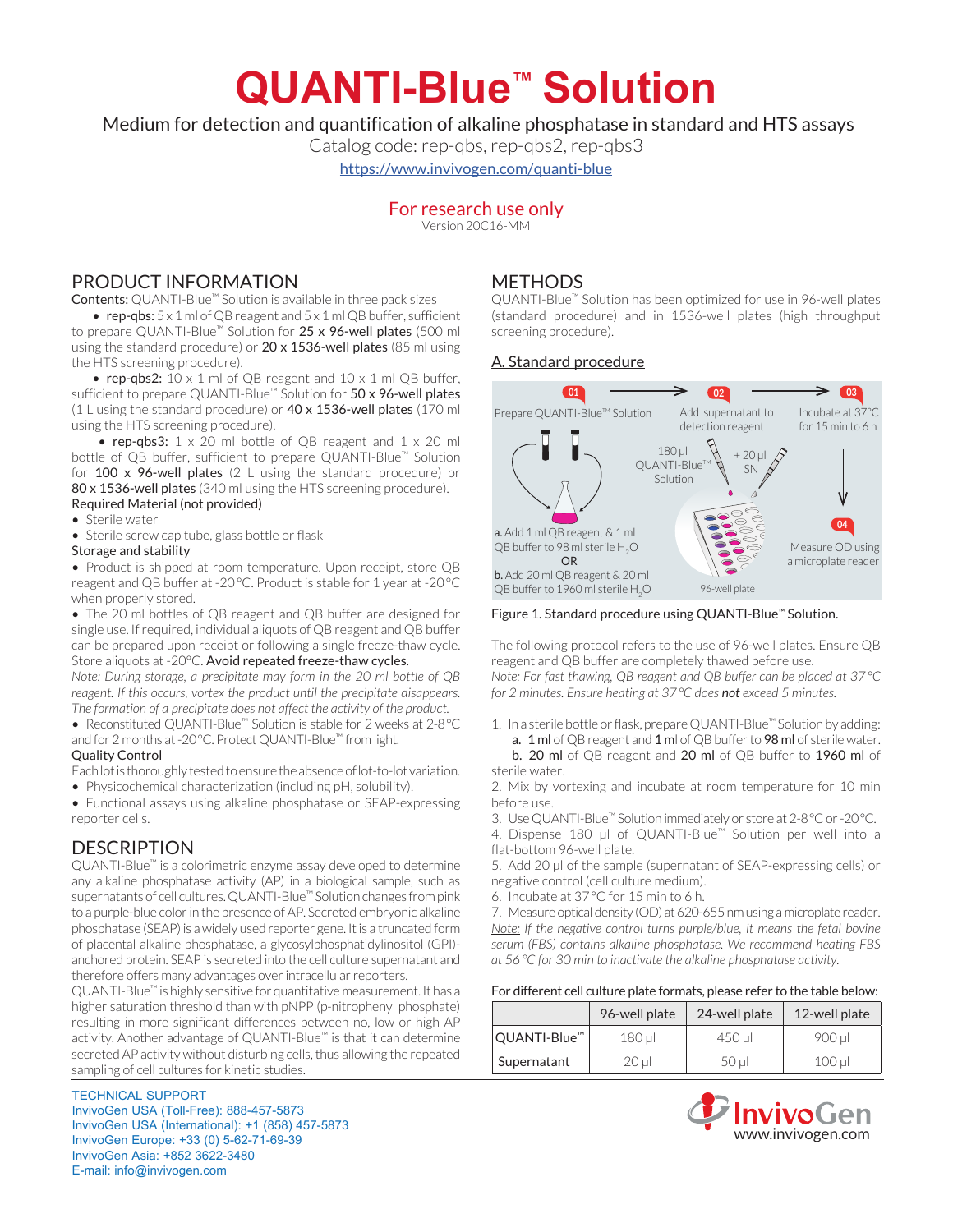### **B. High Throughput Screening (HTS) procedure**



#### Figure 2. High throughput screening procedure using QUANTI-Blue™ Solution.

This procedure has been optimized for use in HTS screening procedures in 1536-well plates. QUANTI-Blue<sup>™</sup> Solution is added directly to the cell suspension to reduce liquid handling.

Ensure QB reagent and QB buffer are completely thawed before use. *Note:* For fast thawing, QB reagent and QB buffer can be placed at 37°C *for 2 minutes. Ensure heating at 37°C does not exceed 5 minutes.* 

1. Dispense cell suspension and test compounds into a 1536-well plate in a volume that does not exceed  $5 \mu l$  per well. Incubate cells with test compounds for the desired period of time.

2. Prepare QUANTI-Blue™ Solution by adding:

a.  $1$  ml of QB reagent and  $1$  ml of QB buffer to  $15$  ml of sterile water in a sterile 50 ml screw cap tube.

b. 20 ml of QB reagent and 20 ml of QB buffer to 300 ml of sterile water in a sterile glass bottle or flask.

3. Mix well by vortexing and incubate at room temperature for 10 minutes before use.

4. Use QUANTI-Blue<sup>™</sup> Solution immediately or store at 2-8°C or -20°C.

5. Dispense 2 μl of QUANTI-Blue<sup>™</sup> Solution to the wells containing ≤5 μl of cell culture in a 1536-well plate.

- 6. Mix using a plate shaker.
- 7. Incubate at  $37^{\circ}$ C for 15 min to 6 h.
- 8. Measure OD at 620-655 nm.

*Note: If the negative control turns purple/blue, it means the fetal bovine serum (FBS) contains alkaline phosphatase. We recommend heating FBS .activity phosphatase alkaline the inactivate to min 30 for C°  56at*

# RELATED PRODUCTS

| Product                                                                                    | <b>Catalog Code</b>                                |
|--------------------------------------------------------------------------------------------|----------------------------------------------------|
| pNiFty2-SEAP (Zeo®)<br>pSELECT-zeo-SEAP<br>HEK-Blue™ Detection<br>Recombinant SFAP Protein | pnifty2-seap<br>psetz-seap<br>hb-det2<br>rec-hseap |
| Reporter cells                                                                             |                                                    |
| HFK-Blue™hTI R2                                                                            | hkb-htlr2                                          |
| HFK-Blue™hTI R4                                                                            | hkb-htlr4                                          |
| RAW-Blue™ Cells                                                                            | raw-sp                                             |
| THP1-Blue™ NF-кB Cells                                                                     | thp-nfkb                                           |

For a complete list of InvivoGen's Reporter Cell Lines visit https://www.invivogen.com/reporter-cells

THP1-Blue<sup>™</sup> ISG Cells thp-isg